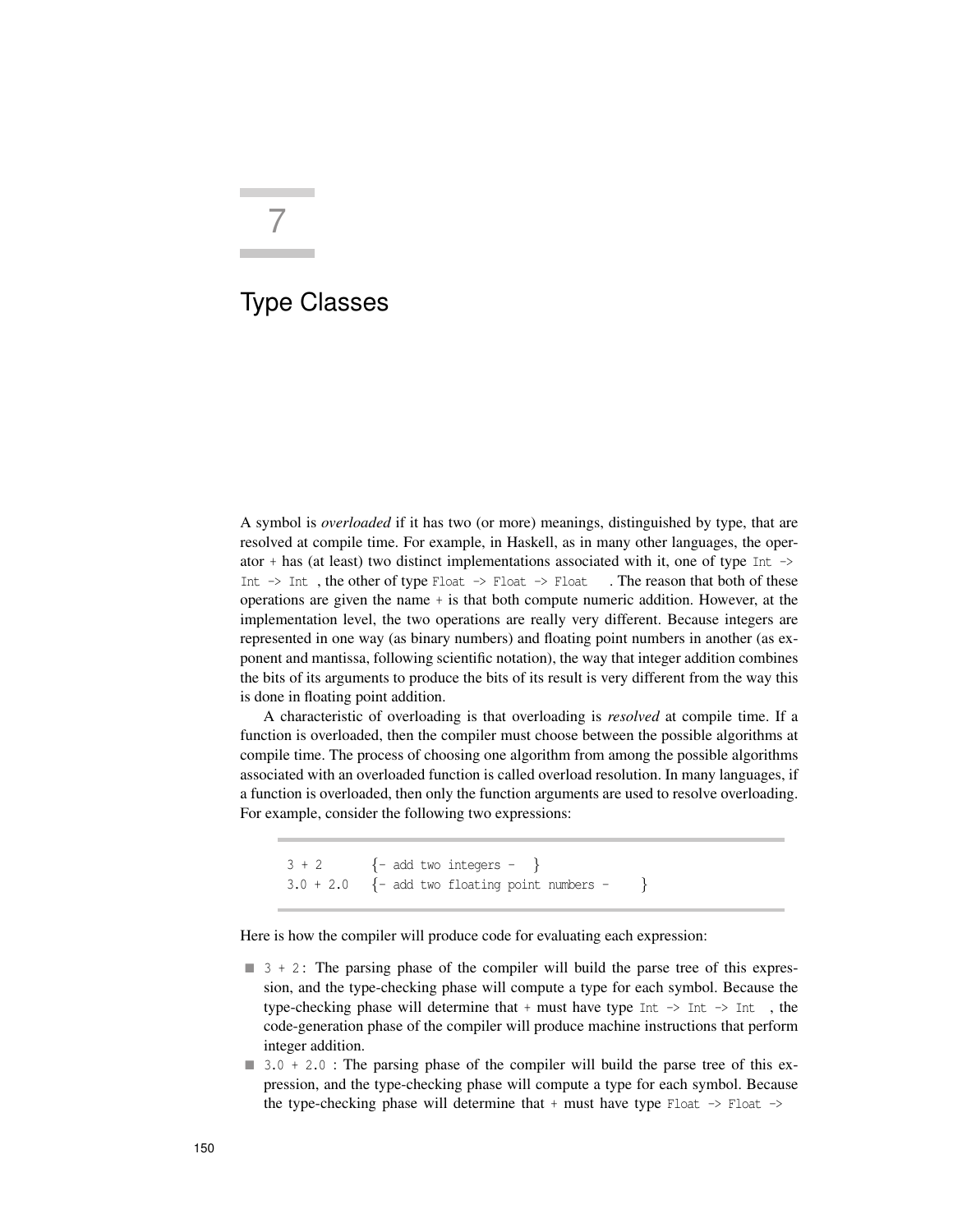Float , the code-generation phase of the compiler will produce machine instructions that perform floating point addition.

# 7.1 OVERLOADING VERSUS POLYMORPHISM

Parametric polymorphism can be contrasted with overloading. In an influential historical paper, Christopher Strachey referred to Haskell-style polymorphism as *parametric polymorphism* (although Haskell had not been invented yet) and overloading as *ad hoc polymorphism.* The key difference between parametric polymorphism and overloading is that parameteric polymorphic functions use one algorithm to operate on arguments of many different types, whereas overloaded functions may use a different algorithm for each type of argument.

Overloading is an important language feature because many useful functions are not polymorphic: they work only for types that support certain operations. For example, the member function

 $member :: [t] \rightarrow t \rightarrow Bool$ 

does not work for all possible types  $t$ , but only for types  $t$  that support equality. This restriction arises from the fact that when applied to a list and an item, the member function has to check if the item is equal to any of the elements on the list. Similarly, the sort function sort ::  $[t] \rightarrow [t]$  works only for types t that have an ordering. Math computations such as sumOfSquares ::  $[t] \rightarrow t$  work only for types that support numeric operations.

## 7.2 CHALLENGES IN DESIGNING OVERLOADING MECHANISMS

Many overloading mechanisms focus primarily on overloading for simple mathematical operations and equality, probably because the alternative of having to provide separate symbols to denote equality, addition, subtraction, and other similar operations for different types of arguments seemed unpalatable. We will use these special cases to illustrate some of the challenges in designing a mechanism to support overloading.

Suppose we have a language that overloads addition  $+$  and multiplication  $*$ , providing versions that work over values of type Int and type Float . Now, consider the double function, written in terms of the overloaded addition operation:

double x = x + x

What does this definition mean? A naive interpretation would be to say that double is also overloaded, defining one function of type Int  $\rightarrow$  Int  $\rightarrow$  Int and a second of type Float  $\rightarrow$  Float  $\rightarrow$  Float . All seems fine, until we consider the function

doubles  $(x,y,z) = (double x, double y, double z)$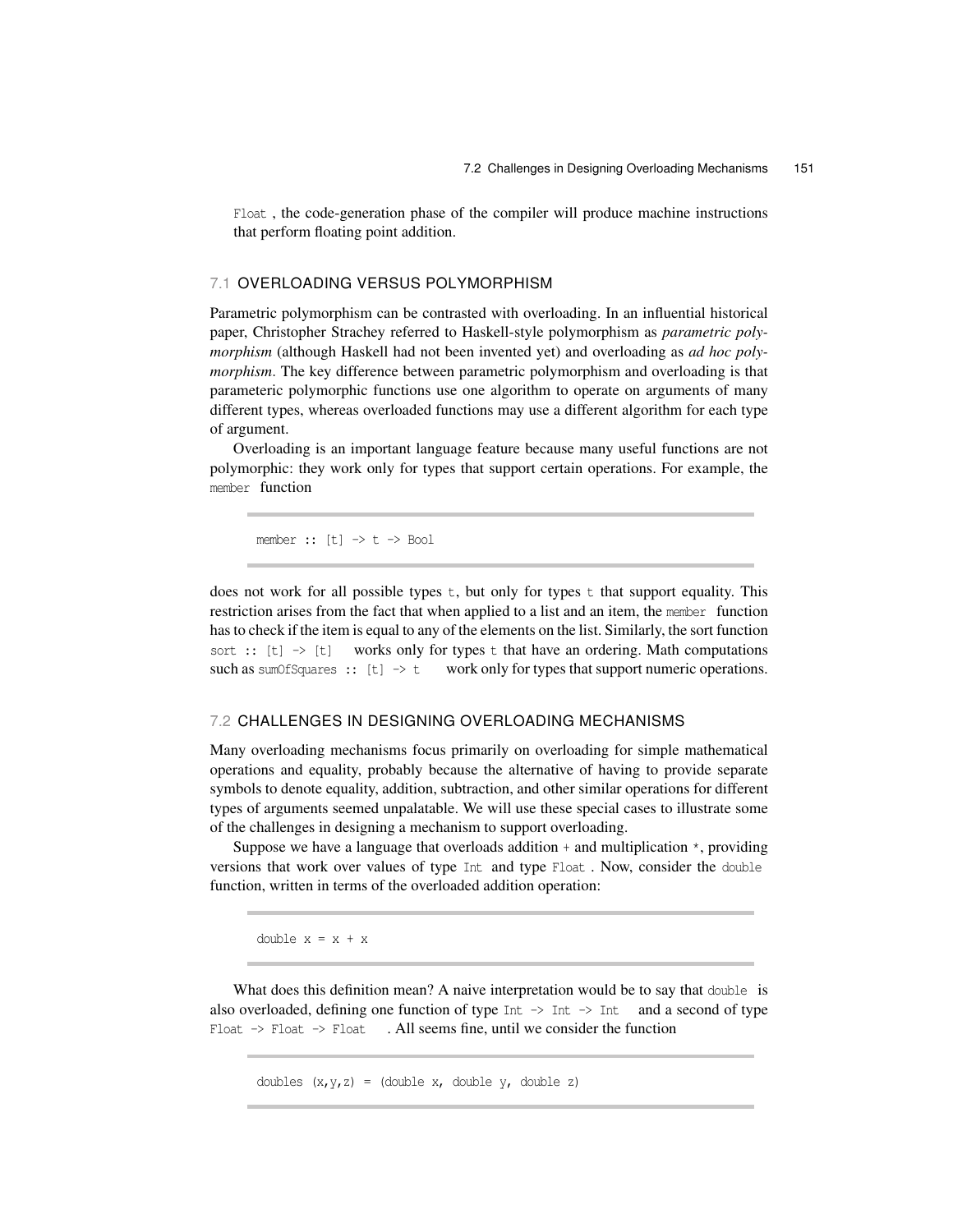Under the proposed scheme, this definition would give rise to eight different versions! This approach has not been widely used because of the exponential growth in the number of versions.

To avoid this blow-up, language designers have sometimes restricted the definition of overloaded functions. In this approach, which was adopted in Standard ML, basic operations can be overloaded, but not functions defined in terms of them. Instead, the language design specifies one of the possible versions as the meaning of the function. For example, Standard ML give preference to the type int over real, so the type (and implementation) of the function double would be int  $\rightarrow$  int. If the programmer wanted to define a double function over floating point numbers, she would have to explicitly write the type of the function in its definition and give the function a name distinct from the double function on integers. This approach is not particularly satisfying, because it violates a general principle of language design: giving the compiler the ability to define features that programmers cannot.

Overloading support for equality is even more critical than that for arithmetic operations. If it is unpleasant to be required to have two versions of double, doubleInt and doubleFloat , imagine how much more irritating it would be to be required to have a different symbol to denote equality for every type that supports the comparison! The first version of Standard ML treated equality in the same way it treated overloading for arithmetic operators: equality was overloaded but not functions defined in terms of equality. This design means that functions like member do not work in general:

```
member [] y = False
member (x:xs) y = (x == y) || member xs y
member [1,2,3] 2 -- okay if default is integer
member ['a', 'b', 'c']'b' -- illegal
```
To avoid this limitation, the designers of Miranda adopted a different approach. They made equality fully polymorphic:

 $(==)$  ::  $t \rightarrow t \rightarrow$  Bool

With this design, the member function is also fully polymorphic, with type  $[t] \rightarrow t \rightarrow$ Bool . However, some types do not have a meaningful notion of equality, for example, functions (for which true equality is undecidable) and abstract types that do not provide a definition of equality. In Miranda, equality applied to a function produced a runtime error, while equality applied to a value with abstract type compared the underlying representation, which violates principles of abstraction.

A third approach, which is what Standard ML uses today, is to make equality polymorphic in a limited way. In this design, the type of equality is:

 $(==)$  :: ''t -> ''t -> Bool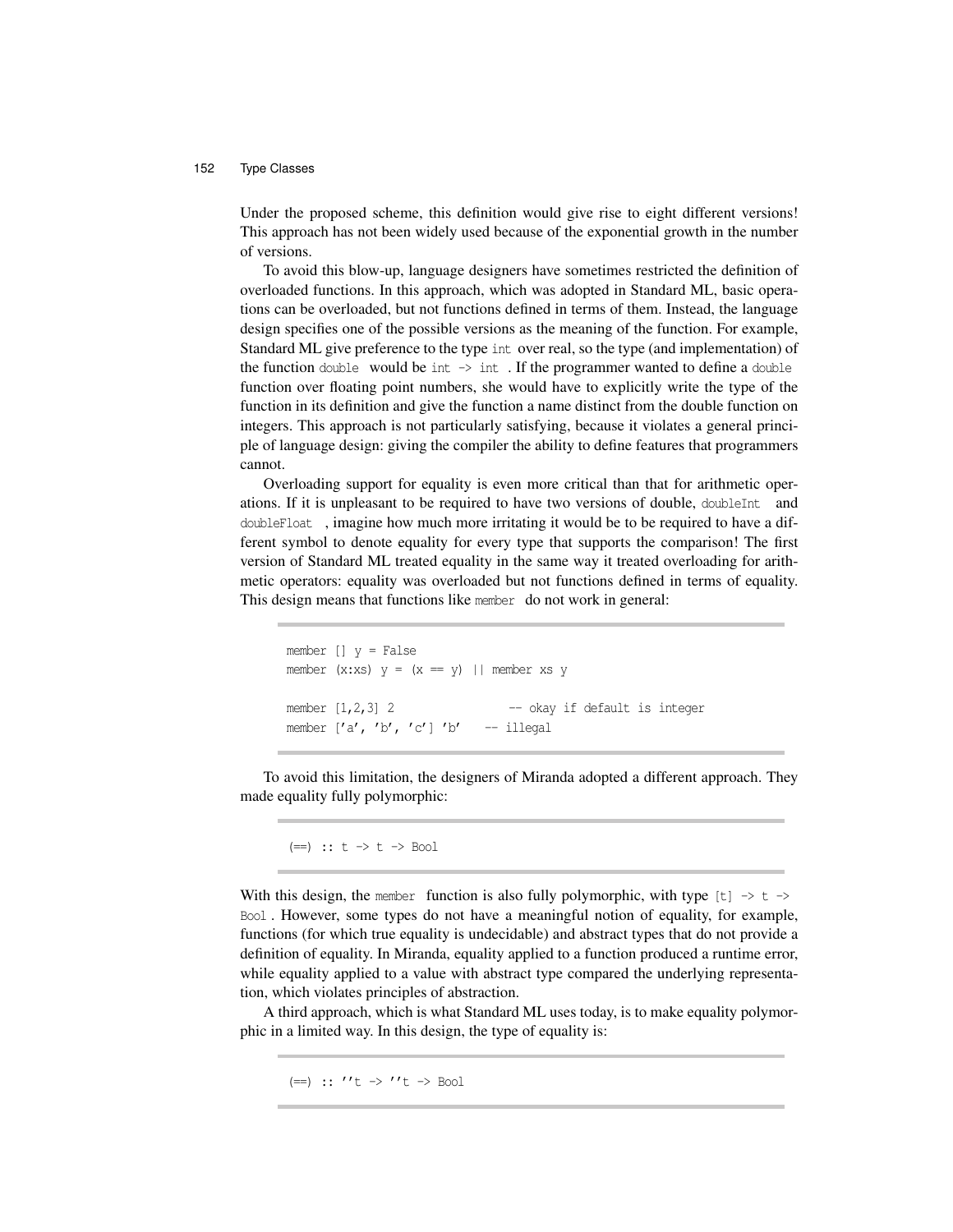The double ticks before the type variable  $t$  indicate that  $t$  is an *eqtype variable*, which means a type variable that ranges only over types that admit equality. With this notion, we can give a precise type to the member function:

member ::  $[''t] \rightarrow ''t \rightarrow Bool$ 

Applying this member function to either integers and characters is legal since both types support equality, but applying member to a list of functions or abstract types produces a static error.

This discussion highlights some of the goals for a mechanism to support overloading, namely, the need to avoid a version explosion while allowing users to define new overloaded functions. In addition, a general principle of language design is to avoid special cases, so designs that treat equality and arithmetic operators specially are considered less good than designs that allow any kind of operation to be overloaded.

# 7.3 TYPE CLASSES

Type Classes are a language mechanism in Haskell designed to support general overloading in a principled way. They address each of the concerns raised above. They provide concise types to describe overloaded functions, so there is no exponential blow-up in the number of versions of an overloaded function. They allow users to define functions using overloaded operations, such as the double function we discussed earlier. They allow users to introduce new collections of overloaded functions, so equality and arithmetic operators are not privileged. A key idea in the design is to generalize Standard ML's eqtypes to userdefined collections of types, called a *type class*. Just as all eqtypes support equality, all members of a Haskell type class support some family of operations. We will describe the mechanism in more detail in the following sections. A final benefit of the type class design is that it fits smoothly in a type inference framework.

#### 7.3.1 Intuition

To develop an intuition for how type classes work, consider a typical implementation of a simple quicksort function:

```
qsort :: (a \rightarrow a \rightarrow Bool) \rightarrow [a] \rightarrow [a]
qsort cmp [ ] = [qsort cmp (x:xs) = qsort cmp (filter (cmp x) xs)
                          ++ [x] ++
                          qsort cmp (filter (not.cmp x) xs)
```
This function works by recursively sorting the elements less than x, recursively sorting the elements greater than x, and then concatenating the resulting lists with  $x$  in the middle. Notice that qsort is parameterized by the function cmp that indicates how to compare elements of the list. It is this extra argument to qsort that allows the function to be parametric rather than overloaded. To see this point, imagine qsort did not take cmp as an argument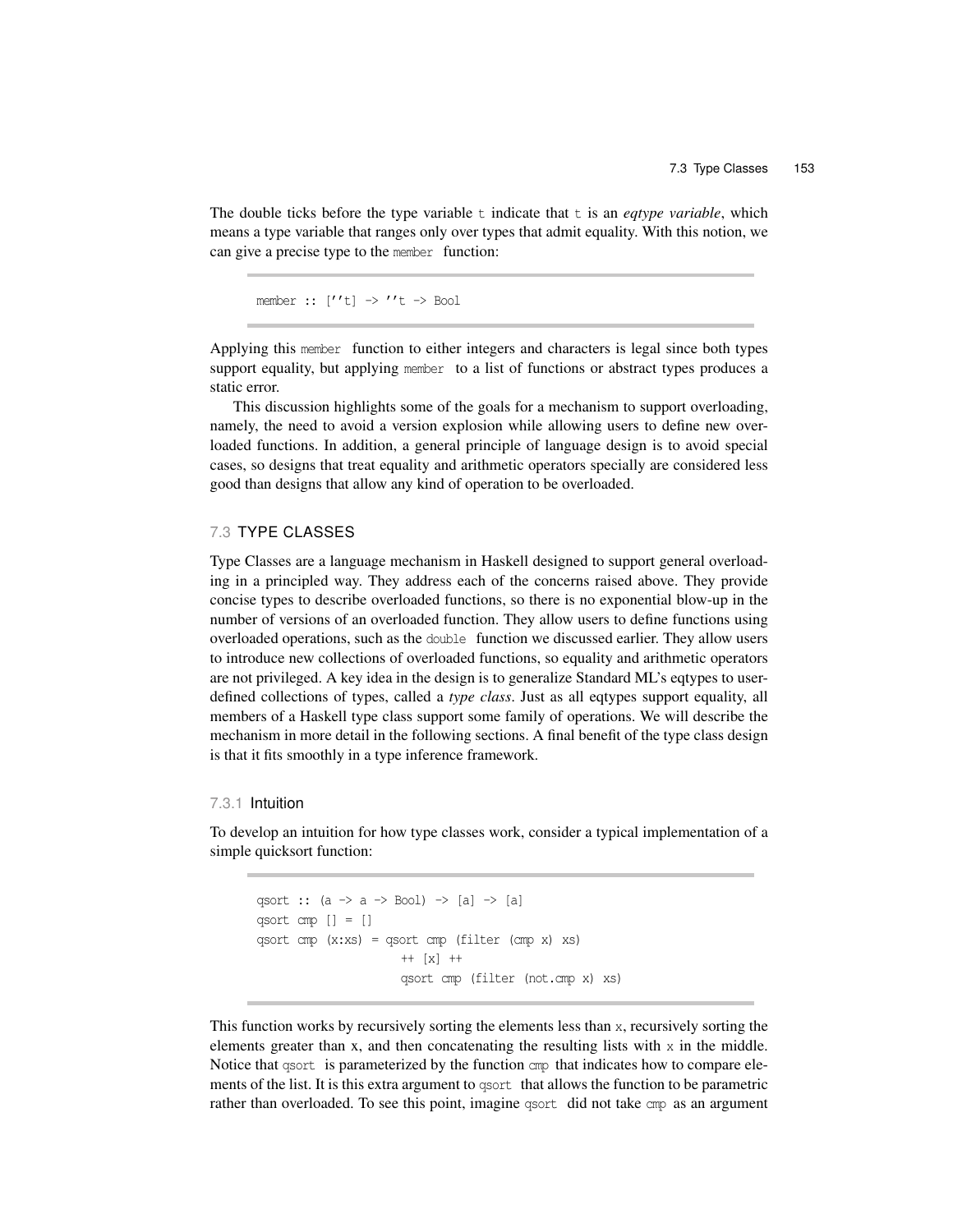but instead referred to an overloaded < operator. In this case, qsort would be overloaded rather than polymorphic. We can use this idea of passing functions as arguments to convert overloaded functions into parametric ones.

Consider the function poly , which is overloaded because of the overloaded arithmetic operators \* and +.

poly  $x = x * (x + x)$ 

To convert poly to a non-overloaded function, we can rewrite it to take the overloaded operators as arguments, just as qsort takes the cmp function as an argument:

poly1 (times, plus)  $x =$  times  $x$  (plus  $x$   $x$ )

We can view this extra argument as a *dictionary* that provides the relevant implementations for overloaded operations. Of course, we now have to rewrite all the call sites to pass appropriate definitions for times and plus :

 $anInt = poly1$  (int \_times, int \_plus) 10 aFloat = poly1 (float \_times, float \_plus) 2.71

To better document the fact that these extra arguments comprise a dictionary for numeric operations, we can introduce a type for the dictionary and accessor functions to extract the particular overloaded operations. For example:

```
-- Dictionary type
data NumDict a = MkNumDict (a->a->a) (a->a->a)
-- Accessor functions
get times :: NumDict a -> (a->a->a)
get times (MkNumDict times plus) = times
get plus :: NumDict a -> (a->a->a)
get plus (MkNumDict times plus) = plus
```
We can then rewrite the poly function to work with this dictionary type and use the accessor functions.

```
-- Dictionary-passing style
poly2 :: NumDict a \rightarrow a \rightarrow apoly2 dict x = let times = get times dict
                       plus = get _plus dict
                  in times x (plus x x)
```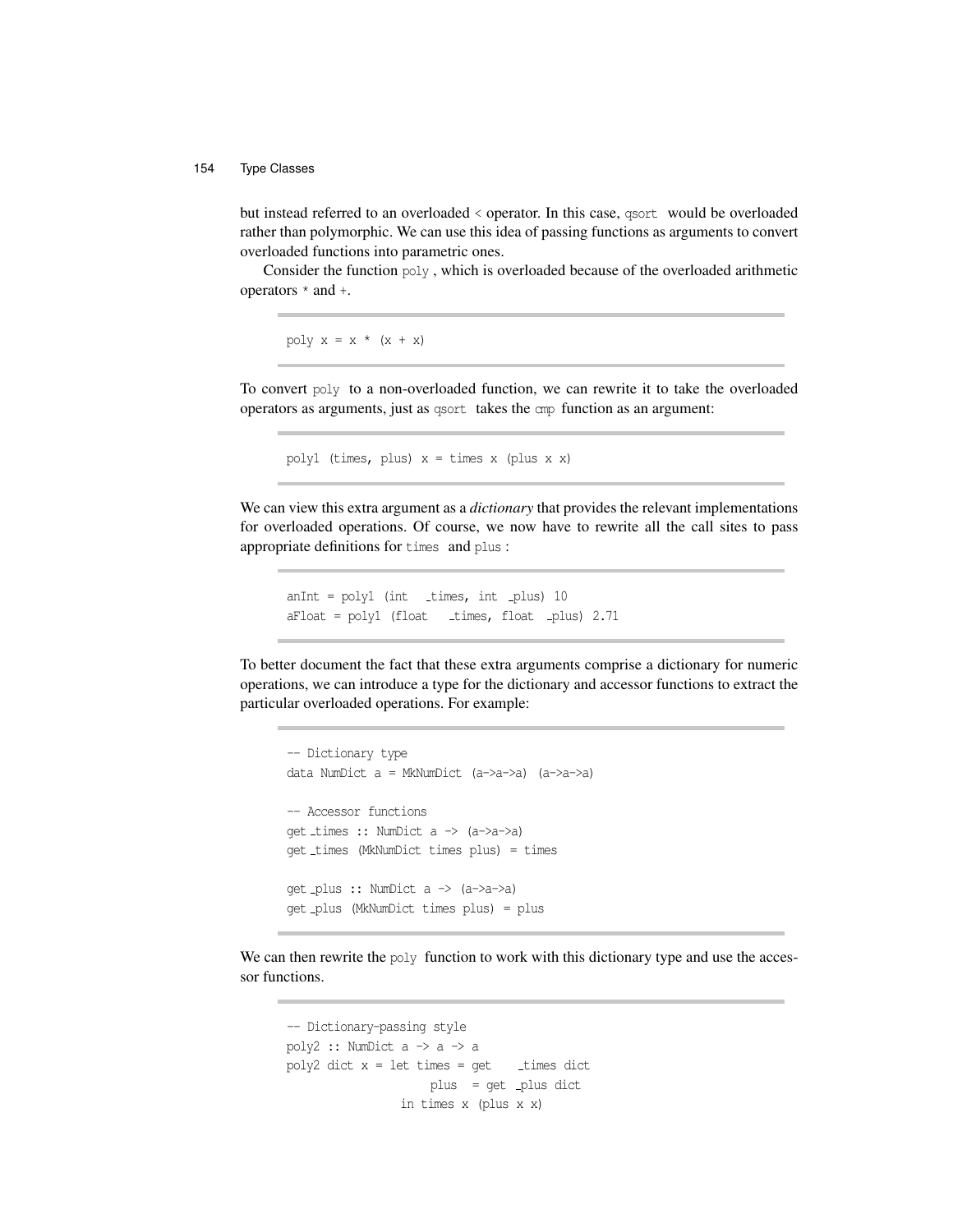This code follows a very precise structure. It uses the accessor functions to create local bindings for the overloaded functions by extracting the corresponding bindings from the dictionary.

Next, we create a dictionary for each type supporting numeric operations, for example, Int and Float :

-- Dictionary creation  $intDict = MkNumDict$  int  $times int$  plus floatDict = MkNumDict float times float \_plus

Finally, we can rewrite each call to the overloaded poly function to take the appropriate dictionary as an argument:

-- Passing dictionaries y = poly2 intDict 10 z = poly2 floatDict 2.71

The function  $poly2$  is a polymorphic function that provides the desired behavior of the overloaded function poly .

Of course, this series of transformations would be tedious for a programmer to carry out. To avoid this tedium, Haskell's type class mechanism automates the rewriting process, as we will see in the following sections.

#### 7.3.2 Type Class Declarations

The Haskell type class mechanism is comprised of three components: *type class declarations*, *type class instance declarations*, and *qualified types*. We will describe each of these in turn. Type classes are quite different from classes in object-oriented languages, so don't be confused by the similarity in the name while reading the rest of this chapter!

A type class declaration defines a set of operations and their types and gives the set a name. For example, the following type class declaration introduces the type class  $Eq$ , which provides equality and inequality operations:

```
class Eq a where
     (=) :: a \rightarrow a \rightarrow Bool
     (\neq) :: a \Rightarrow a \Rightarrow Bool
```
This declaration can be read: "Any type a that belongs to the  $E_q$  type class has two defined operators,  $=$  and  $/=$ , both of which return a Bool when applied to two values of type a." Intuitively, these two operations should define equality and inequality, respectively, but nothing in the language enforces this intuition.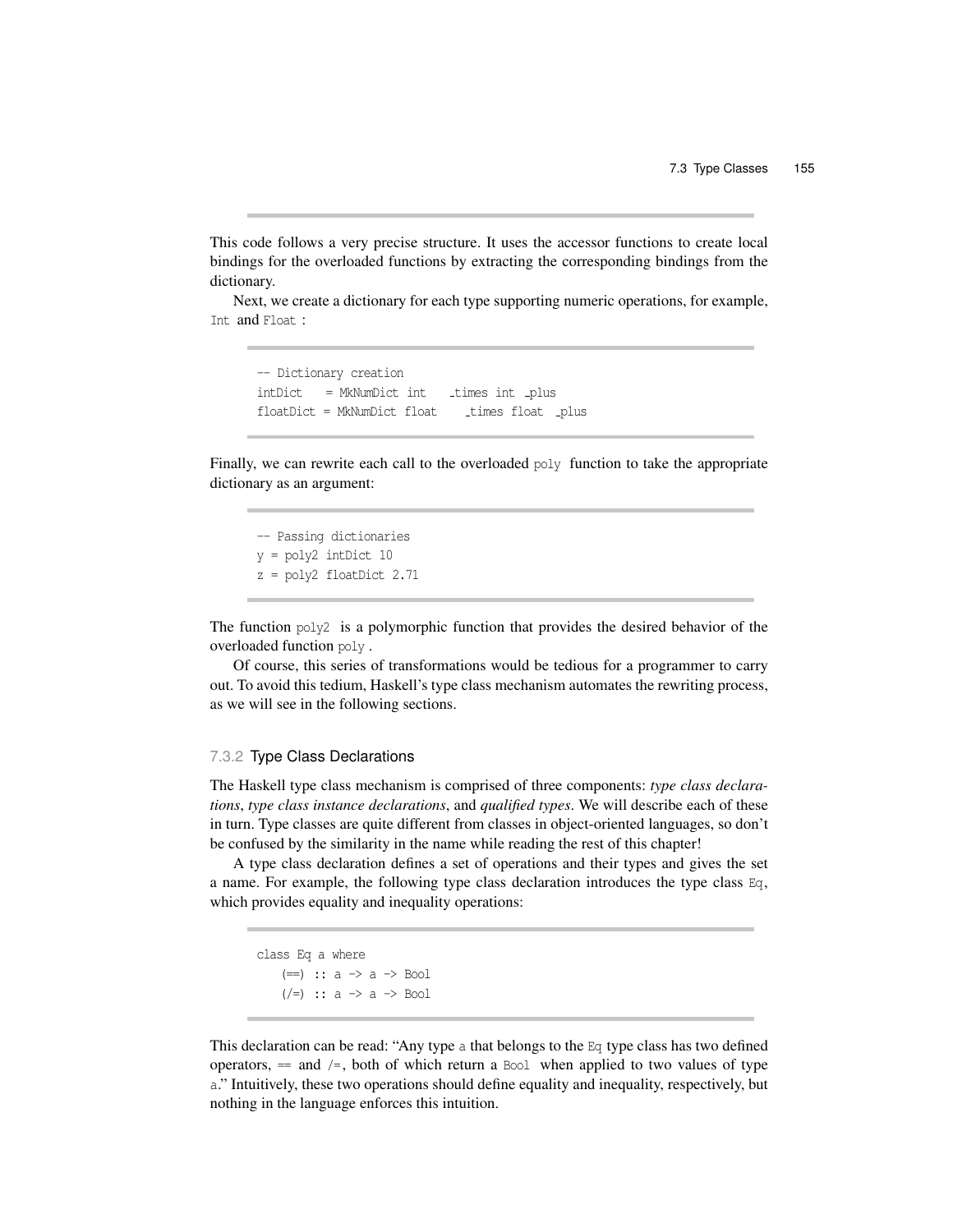As another example, the poly function from the previous section would use the Num type class, whose declaration looks like the following:

```
class Num a where
    (*) :: a \rightarrow a \rightarrow a
    (+) :: a \rightarrow a \rightarrow anegate :: a -> a
    ... < other numeric operations> ...
```
# 7.3.3 Instance Declarations

A type class instance declaration makes a type an instance of a type class by defining the operations of the type class for the given type. For example, the following instance declaration makes the type Int an instance of the  $Eq$  type class, assuming int  $eq$  is the primitive equality operation for values of type Int .

instance Eq Int where  $i = j = int eq i j$  $i$  /=  $j$  = not (int \_eq i j)

As another example, the instance declaration for Num Int looks like:

instance Num Int where  $(*)$  = int \_times  $(+) = int$  plus  $negate x = int$  \_negate x ... < other numeric operations> ...

where int times, int plus, and int negate are primitive arithmetic operations on values with type Int .

When processing an instance declaration, the compiler ensures that the types of the given definitions match the declared types in the associated type class after replacing the type variable in the class declaration with the type given in the instance declaration. For example, the compiler checks that the type of int times is equal to the type  $a \rightarrow a \rightarrow a$ when a is replaced by Int .

### 7.3.4 Qualified Types

Qualified types concisely express the operations required to convert an overloaded function into a polymorphic one. For example, the type of the member function is a qualified type:

```
member :: Eq t \Rightarrow t \Rightarrow [t] \Rightarrow Bool
```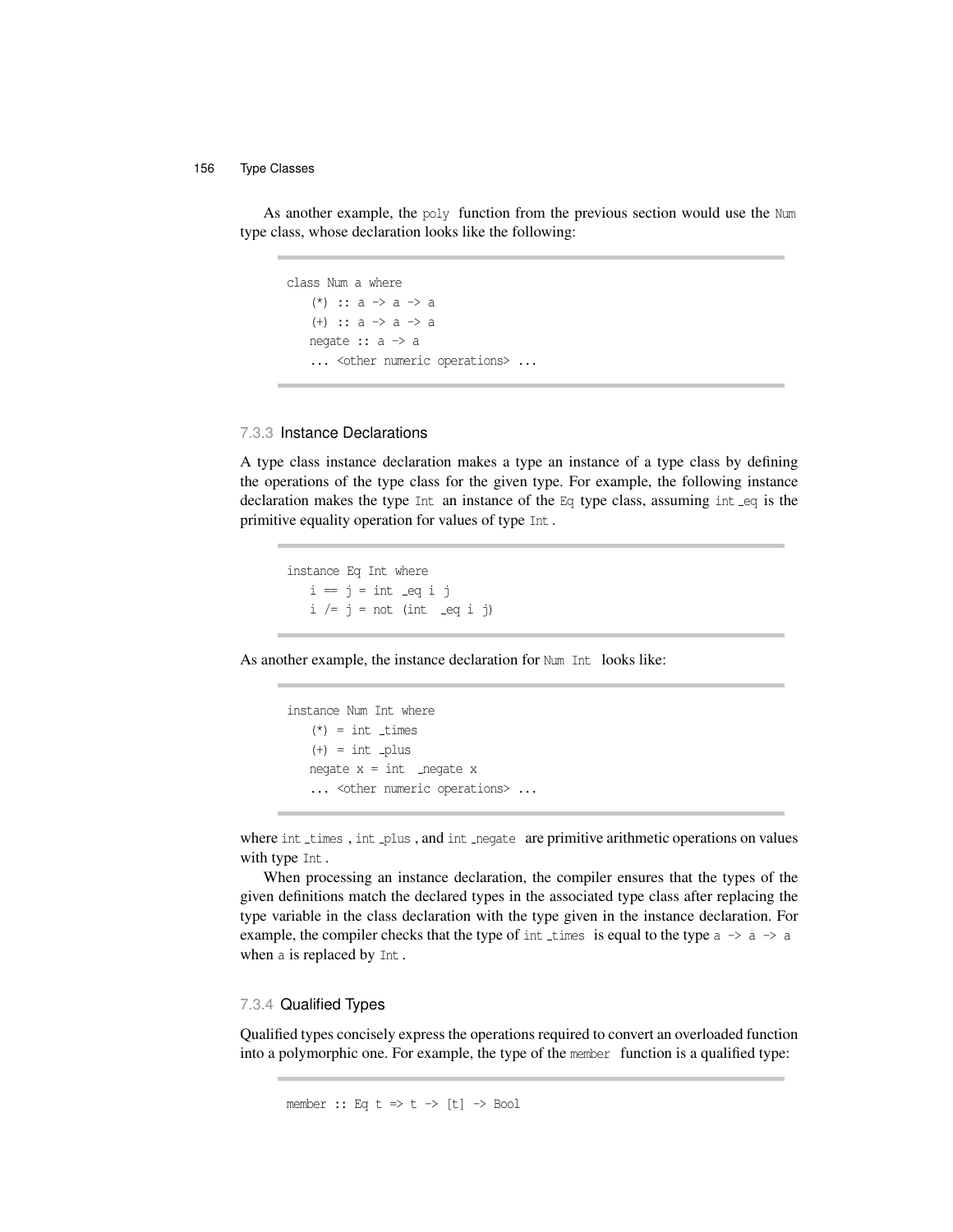This declaration can be read "For all types  $t$  that belong to the  $Eq$  type class, the function member takes a value of type t and a list of t values, and returns a Bool. The "Eq t  $\Rightarrow$ " prefix of this type is what makes it qualified. The qualification restricts the member function to arguments that belong to the  $Eq$  type class and hence support the  $=$  operation.

Similarly, the functions double and poly have qualified types:

```
double :: Num t \Rightarrow t \Rightarrow tpoly :: Num t \Rightarrow t \Rightarrow t
```
indicating that they can be applied to a value of any type  $\pm$  as long as  $\pm$  belongs to the Num class.

Besides the Eq and Num type classes, other standard type classes include the Ord class for types that support ordering, the Show class for types that can be converted to strings, the Read class for types whose values can be constructed from strings, the Arbitrary class for types for which random values can be generated, the Enum class for types whose members can be enumerated, and the Bounded class for types that have lower and upper bounds. Every type class declaration introduces a new class name that can be used in qualified types. Examples that use these type classes are:

```
sort :: Ord t \Rightarrow [t] \Rightarrow [t]serialize :: Show t \Rightarrow t \Rightarrow String
```
Each of these types precisely documents the operations that must be supported by the type variables. For sort , the type t must support comparison, while for serialize , the type t must support conversion to strings. If a function is not qualified, then it must be purely polymorphic and work for any type whatsoever.

Note that qualified types give a concise way to represent overloading. Consider the doubles function, which we saw earlier, that conceptually has eight different types. All eight of these types can be expressed with a single qualified type:

doubles :: (Num a, Num b, Num c)  $\Rightarrow$  (a, b, c)  $\Rightarrow$  (a, b, c)

Note also that this qualified type shows that a single type can have multiple type variables constrained by type classes. In this case, all three are constrained by the Num type class, but in the general case, each type variable can be constrained by a different type class. In addition, a single type variable can be constrained by multiple type classes. For example, a function that serialized all values in a list that were greater than a particular value would have to belong to both the  $Ord$  and Show type classes:

serializeGreater :: (Ord a, Show a) => [a] -> a -> [String]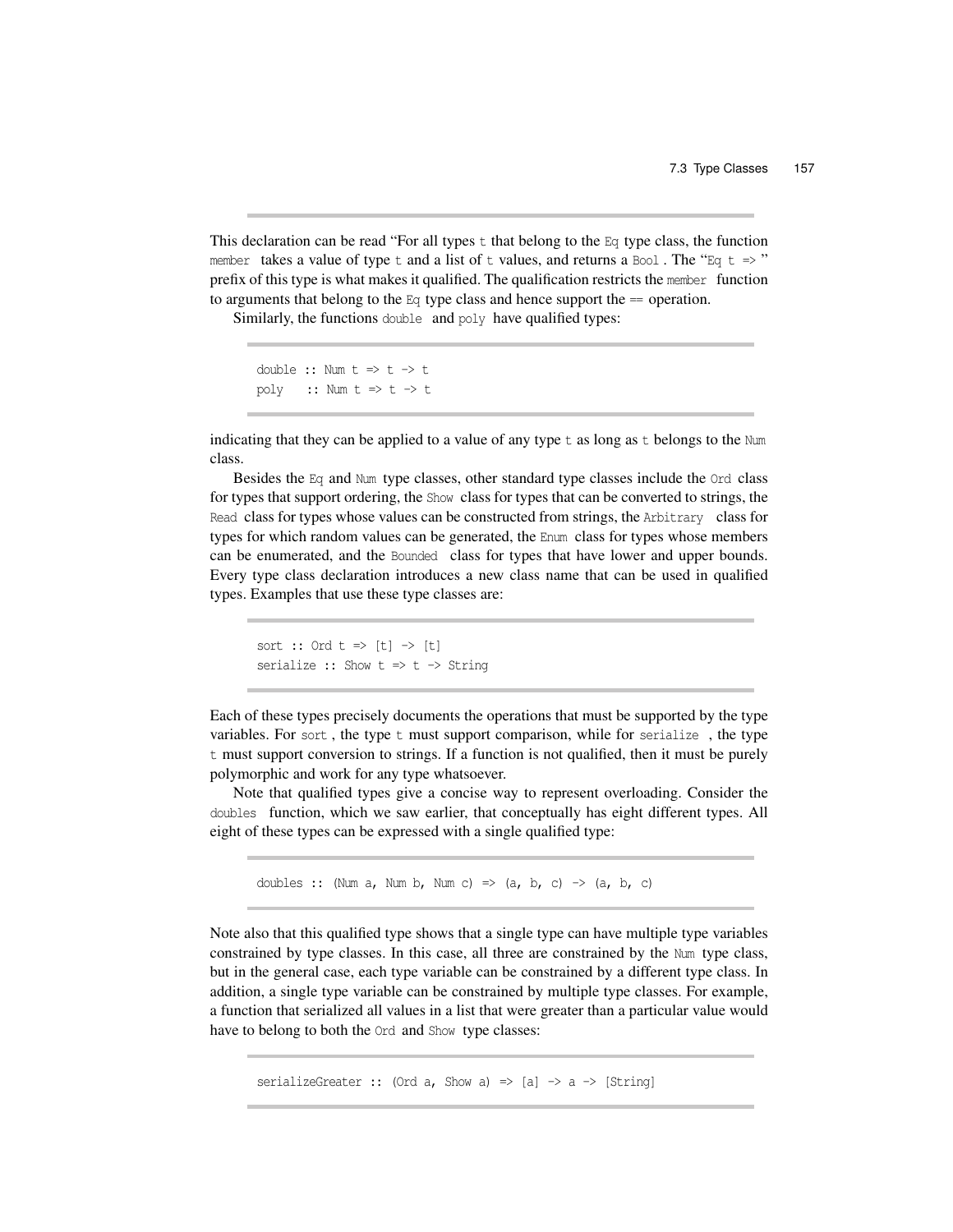# 7.4 COMPILING TYPE CLASSES

Using the information provided by type class declarations, instance declarations, and qualified types, the Haskell compiler automates the rewriting process we went through by hand in 7.3.1. From a type class declaration, the Haskell compiler generates a new dictionary type and corresponding accessor functions. From a type class instance declaration, the Haskell compiler generates a dictionary value. For each function definition with a qualified type, the Haskell compiler rewrites the function definition to take a dictionary parameter following the same pattern as we saw in the definition of poly2 . For each call to a function with a qualified type, the Haskell compiler inserts the appropriate dictionary as an extra argument.

We will consider each of these translations in more detail using examples, starting with the translation for type class declarations. Given the Num type class declaration, the Haskell compiler will generate a data type declaration for the Num dictionary and a selector function for each operator in the dictionary. A value of type  $Num t$  is a dictionary of the numeric operations appropriate for values of type t.

```
data Num n = MkNum (n \rightarrow n \rightarrow n)
                           (n \rightarrow n \rightarrow n)(n \rightarrow n)...types of other numeric operators...
(+) :: (Num n) -> n -> n -> n
(+) (MkNum = plus = \ldots) = plus
```
The bottom two lines are defining the  $+$  operator to extract the plus function from the Num dictionary.

From an instance declaration, the compiler generates a dictionary definition. For example, for the Int instance declaration for the Num class, the compiler generates

```
dNumInt :: Num Int
dNumber = MkNum int _times
                  int _plus
                  int _negate
                  ... other numeric operators ...
```
The value dNumInt is the Num dictionary for the Int type.

For functions with qualified types, the compiler rewrites the function definition to replace the qualified type with a parameter having the type of the corresponding dictionary. For example, the compiler will replace the qualified double function

```
double :: Num t \Rightarrow t \Rightarrow tdouble x = x + x
```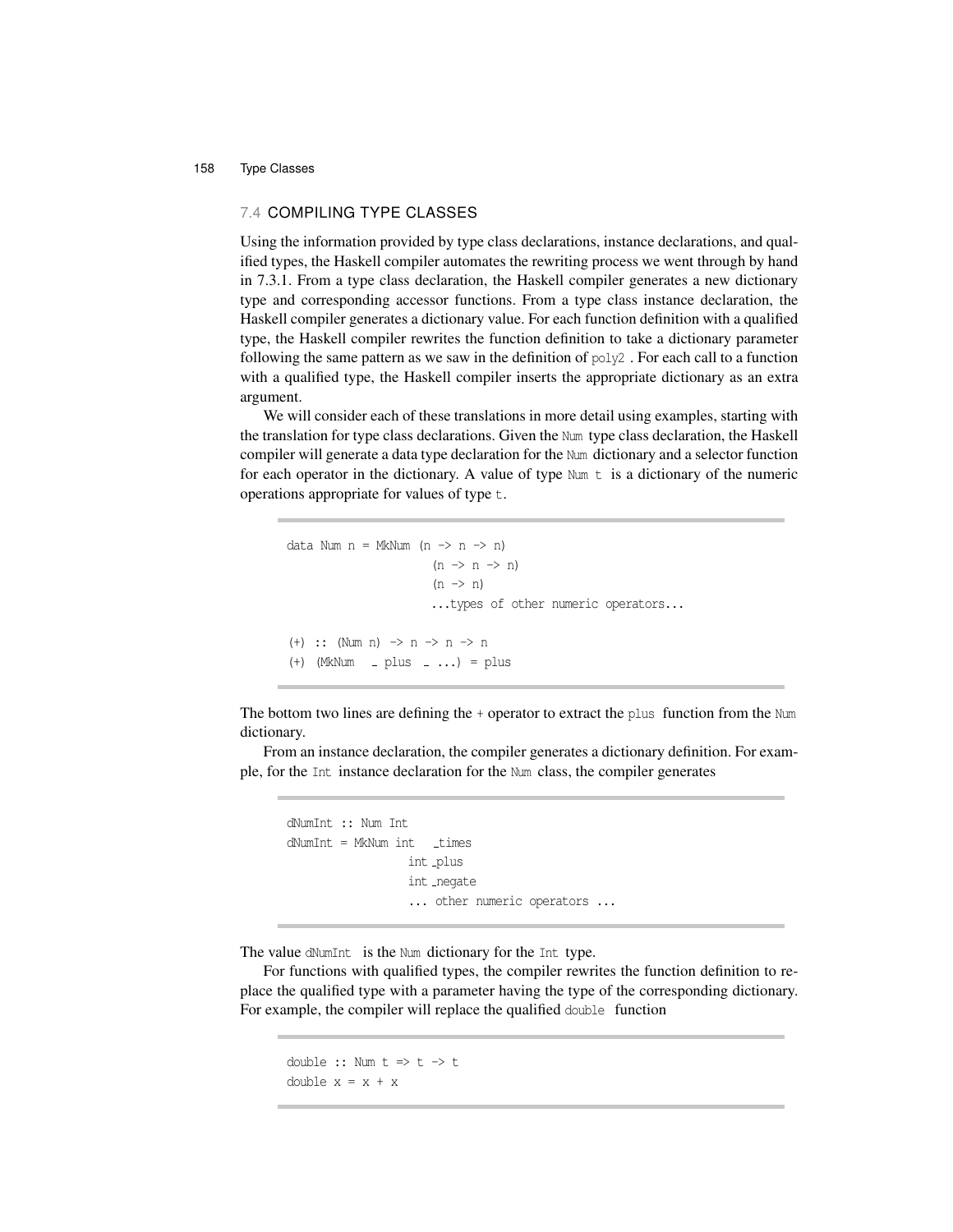with the corresponding double function written in dictionary-passing style:

```
double :: Num t \rightarrow t \rightarrow tdouble d x = (+) d x x
```
Note that the qualified type Num  $t \Rightarrow$  prefix is replaced by an extra argument d of type Num t. During the translation, the compiler also rewrote the call to + so that it uses prefix rather than infix syntax. The body of the rewritten double function applies the (+) accessor function to extract the appropriate definition of addition from the dictionary d and then applies this function to the argument x twice.

For calls to functions with qualified types, the compiler rewrites the call to insert the appropriate dictionary as an extra argument. The compiler uses the inferred *static* type of the call site to decide which dictionary to insert. This practice is different from dynamic dispatch in object-oriented languages, which uses the dynamic type of objects to determine which method to invoke. For example, given the call

let  $x :: Int = double 1$ 

the compiler infers based on the static type of x that the rewritten double function should be called with the integer dictionary dNumInt rather than the other possible Num dictionaries.

Functions that are qualified over multiple type classes are rewritten to take multiple dictionaries as arguments. For example, the doubles function would be rewritten to take three Num dictionaries as arguments, while the serializeGreater function would take a Show dictionary and an Ord dictionary as arguments.

doubles :: (Num a, Num b, Num c)  $\rightarrow$  (a, b, c)  $\rightarrow$  (a, b, c) doubles (da,db,dc) (x, y, z) = (double da x, double db y, double dc z) serializeGreater :: (Ord a, Show a)  $\rightarrow$  [a]  $\rightarrow$  a  $\rightarrow$  [String] serializeGreater (da \_ord, da \_show) items pivot =  $\ldots$ 

# 7.5 COMPOSITIONALITY

Composability is a desirable feature in language design because it means programmers can build more complex structures out of simpler ones. Haskell's type class mechanism supports composability in two dimensions. First, it allows users to define overloaded functions from other overloaded functions, and second, it allows compound instances to be defined from simpler instances. We will discuss each of these in turn.

We saw at the beginning of this chapter that a hallmark of a good design for overloading is allowing users to define their own overloaded functions from existing ones. Haskell's type class mechanism supports overloaded functions calling other overloaded functions by threading the appropriate dictionaries through the calls. For example, consider the function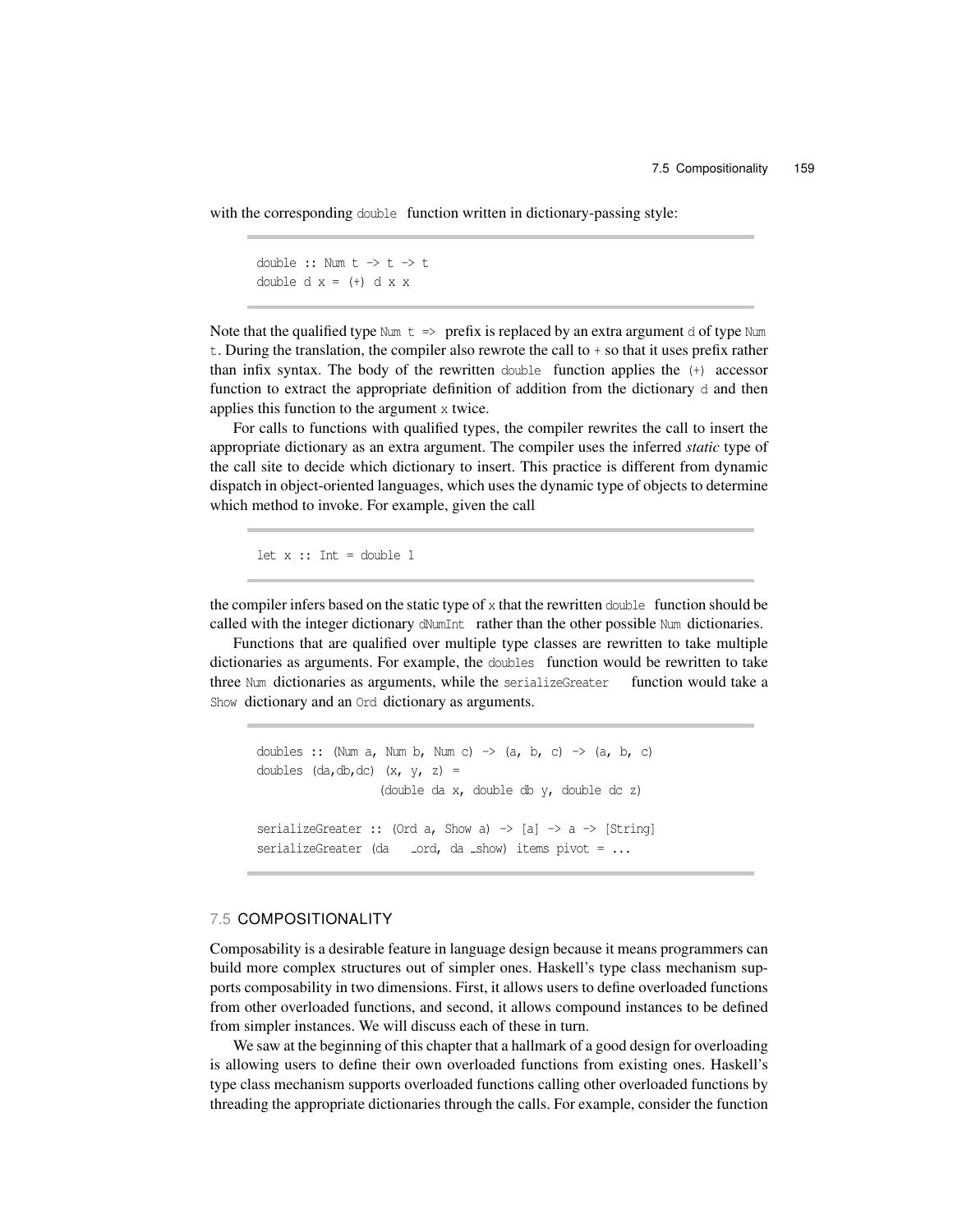prodDouble that calls the overloaded function double

prodDouble :: Num  $t \Rightarrow t \Rightarrow t \Rightarrow t$ prodDouble  $x y = (double x) * (double y)$ 

The Haskell compiler will translate this code to

```
prodDouble :: Num t \rightarrow t \rightarrow t \rightarrow tprodDouble d x y = (*) d (double d x) (double d y)
```
adding the Num dictionary d as a parameter and using the accessor  $(*)$  to extract the multiplication operation from this dictionary. It will also pass the dictionary on to the two calls to double , so each of these functions will be able to extract the necessary addition function.

The second form of composability allows programmers to declare complex instance declarations from simpler ones. To see the utility of such a capability, consider defining an equality operation on lists. If a type t supports equality, we can define an equality for type [t] without knowing the details of the type t. Such a function would take two lists of type  $[t]$  and compare the elements using the definition of equality for values of type  $t$ . Given this fact, it would be annoying to have to define equality for lists of Int s and then again for lists of Float s, and so on! Haskell's instance declarations support a form that allows such generic definitions. The following instance declaration defines list equality in terms of an equality function for the list element type:

```
instance Eq t \Rightarrow Eq [t] where
   (==) [] [] = True
   (==) (x:xs) (y:ys) = x=ys & xs = ys(==) = = False
```
This instance declaration says that if t belongs to the Eq class ("Eq t => "), then the type [t] also belongs to the Eq class. Just like the instance declarations we saw before, this instance declaration defines the methods of the class. In this case, the instance declaration defines the == operation using pattern matching. The first clause says that two empty lists are always equal. The second clause says that two lists are equal if the heads of the lists are equal  $(x$  and  $y)$  and if the tails are equal  $(xs$  and  $ys)$ . Note that the heads have type t and so it is t's version of equality that is used to compare these elements, while the tails have type [t] , and so it is the operation we are currently defining that is being used recursively to determine if the tails are equal. Finally, if neither of the first two patterns match, then the lists cannot be equal.

Instance declarations translate to dictionary value declarations, so this instance declaration for Eq [t] must also generate a dictionary declaration. However, to construct a list dictionary, we need the dictionary for the element type so we can compare head elements. Hence the instance declaration for lists translates to a function from the dictionary for the element type to the dictionary for the list. Given an element  $\mathbb{E}_{q}$  dictionary, we can construct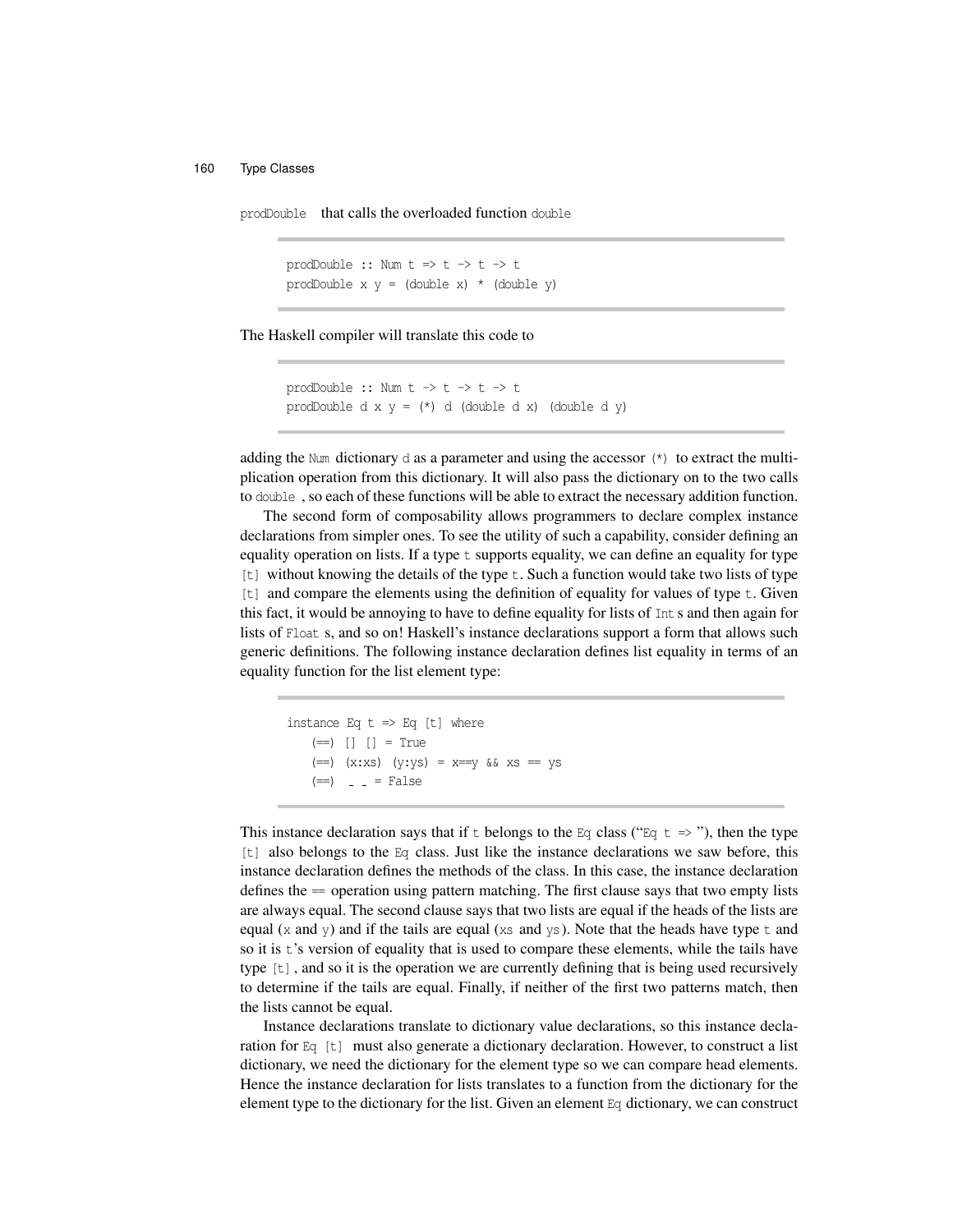a list Eq dictionary:

```
dEqList :: Eq a -> Eq [a] -- List Dictionary
dEqList d = MkEq eqlist
   where
    eqlist [] [] = True
    eqlist (x:xs) (y:ys) = (==) d x y && eqlist xs ys
    eqlist = = False
data Eq = MkEq (a->a->Bool) -- Dictionary type
(==) (MkEq eq) = eq --- Accessor function
```
In this code, if d is the dictionary for the element type, then dEqList d is the list dictionary. The function dEqList applies the Eq dictionary constructor  $M \& Eq$  to the value eqlist, which is the raw dictionary for lists, constructed from the operator definitions in the list instance declaration. Notice how the d dictionary is used to find the equality function with which to compare the list head elements while the list dictionary eqlist is used to compare the tails.

# 7.6 FLESHING OUT THE DESIGN

So far, we have looked at the core elements of Haskell's type class mechanism. In this section, we will look at various additional features of the design that make using it more convenient for programmers.

# 7.6.1 Subclasses

Sometimes membership in one type class logically implies membership in another. For example, we could treat the Eq and Num type classes separately, listing each in the qualified type if we need operations from either:

```
mem _double :: (Eq t, Num t) => t -> [t] -> Bool
mem double x xs = member (double x) xs
```
However, any type providing the operations of the Num class would also want to provide the operations in the Eq type class. The *subclass declaration* form expresses this relationship.

```
class Eq t => Num t where
   (+) :: t \to t \to t(*) :: t \to t \to t...
```
This declaration says that a type t that belongs to the Eq type class "Eq t  $\Rightarrow$ " can also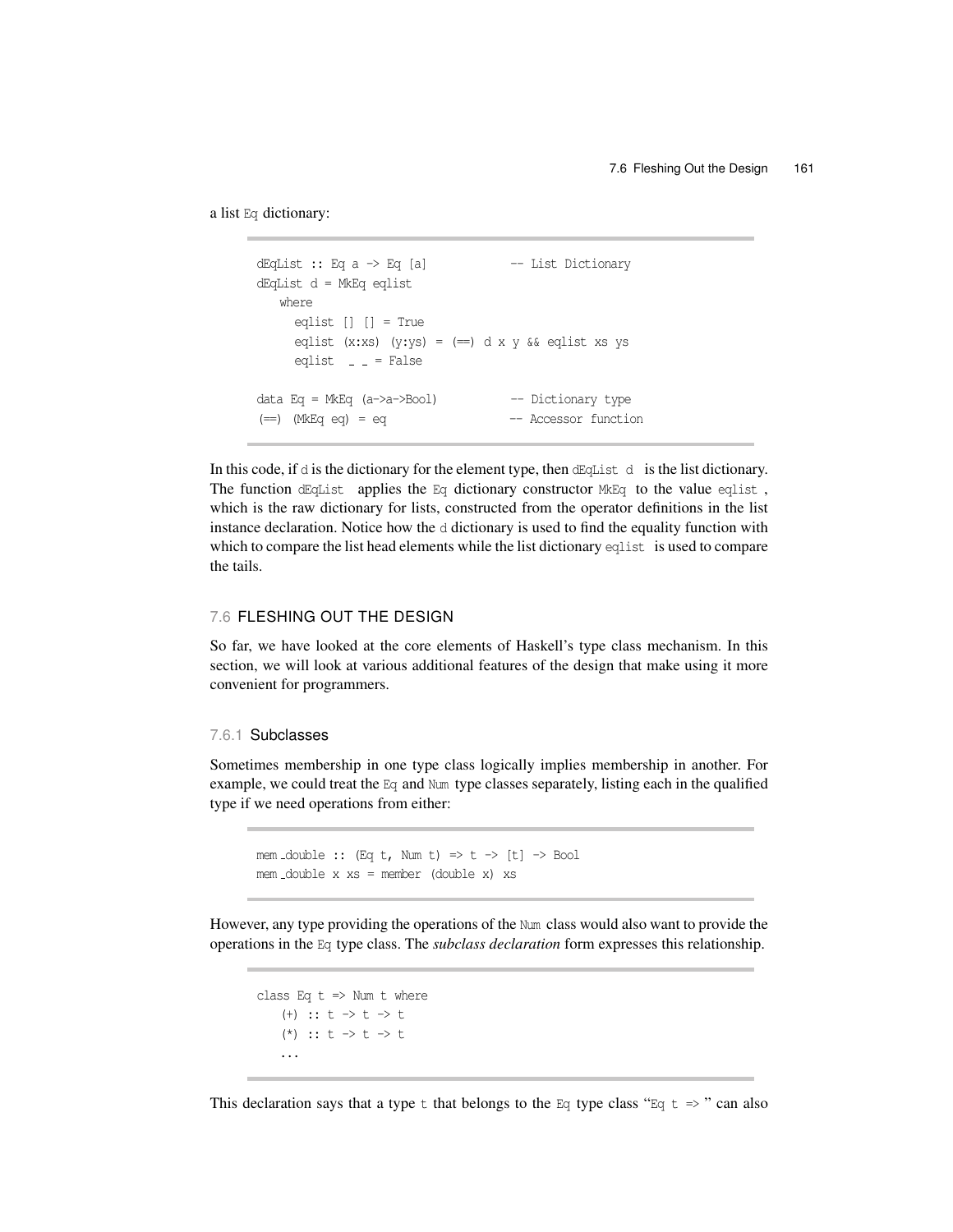belong to the Num type class if it defines the numeric operations  $(+)$ ,  $(*)$ , and so on. In other words, a type  $t$  can belong to the Num type class only if it also belongs to the Eq type class.

Given this subclass declaration for the Num type class, we do not have to list both the Eq and Num type classes in the type of the mem \_double function:

mem  $double :: (Num t) \Rightarrow t \Rightarrow [t] \Rightarrow Bool$ mem double x xs = member (double x) xs

Instead, the code can simply list the Num class.

Just as for simple class declarations, the Haskell compiler generates a dictionary and a collection of accessor functions from subclass declarations. The compiler adds the methods of the superclass to the dictionary for the new class and generates corresponding accessor functions.

# 7.6.2 Default Methods

Sometimes in defining a type class, there is a sensible default version of some (or all) of the methods in the class, often in terms of the other methods of the class. For example, the Eq class contains two methods, equality  $(==)$  and inequality  $(/*)$ . Once one of these methods is defined, it is trivial to define the second in terms of the first. The type class mechanism supports this scenario by allowing programmers to declare *default methods* in type class declarations. Such defaults are overridden for a type  $T$  if there is type class instance declaration for T that gives a more specific implementation.

For example, the Eq class has the following default methods:

```
-- Minimal complete definition: (==) or (/=)
class Eq t where
   (==) :: t \rightarrow t \rightarrow Bool
   x = y = not (x / = y)(\neq) :: t -> t -> Bool
   x /= y = not (x == y)
```
This code specifies that two values  $x$  and  $y$  are equal if they are not unequal, and two values are unequal if they are not equal. In defining an instance of the Eq class, a programmer need only define one of the two methods, the default will suffice for the second. Note that the programmer must define at least one of the methods; otherwise invoking either equal or unequal will cause an infinite loop. This expectation is recorded in the comment above the Eq class declaration, but the compiler does not check that the program satisfies the expectation.

#### 7.6.3 Deriving

When defining a new datatype, it is often desirable to make the new type an instance of a number of type classes, such as the Eq or Show type classes. Obvious implementations for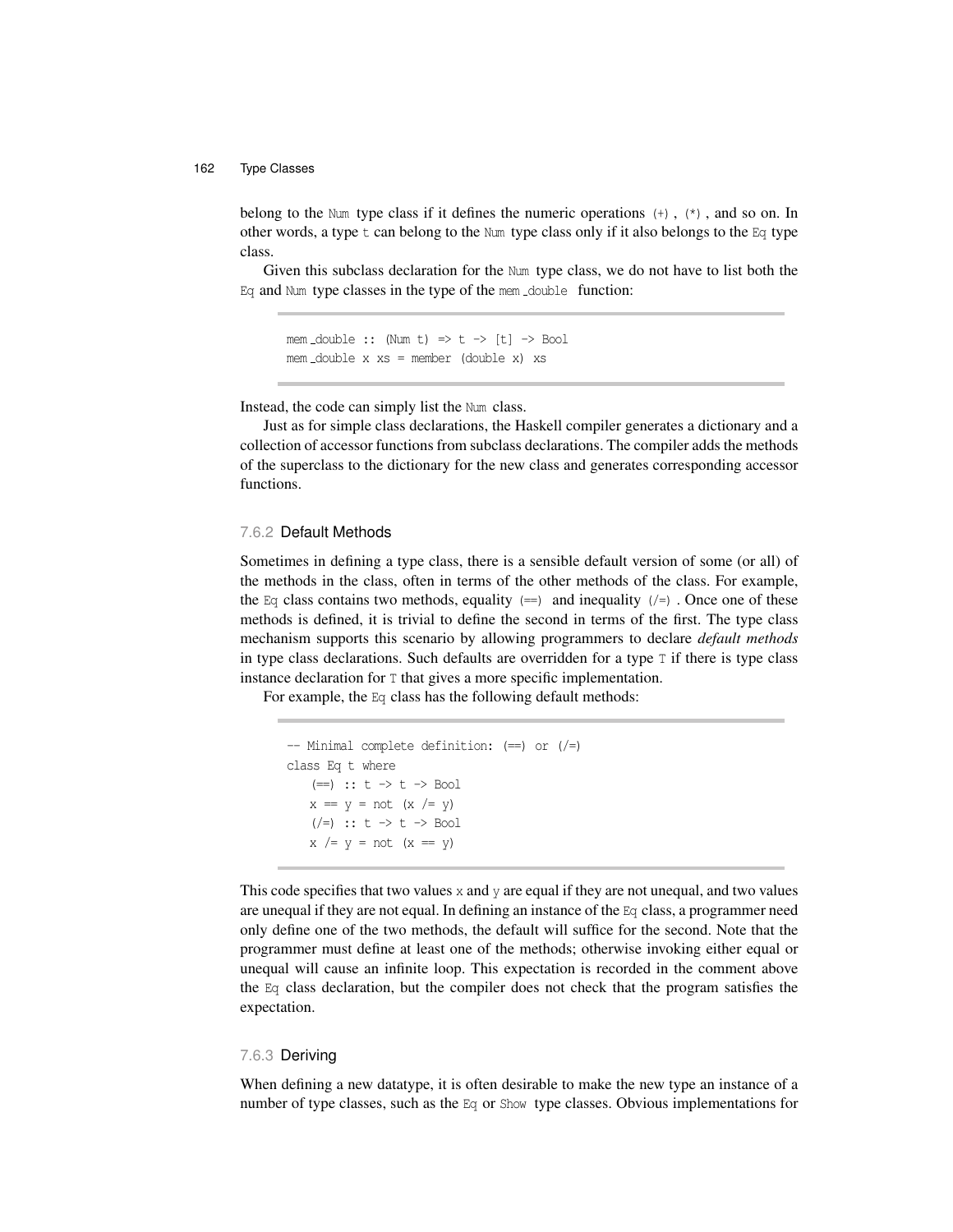the required methods of these type classes exist, but it can be tedious for the programmer to write them down. To avoid this tedium, the Haskell compiler supports automatic deriving for certain type classes, including the Read , Show , Bounded , Enum , Eq , and Enum classes. For example, given the following datatype declaration for the type Color ,

data Color = Red | Green | Blue deriving (Show, Read, Eq, Ord)

the compiler generates code to serialize colors to strings (Show) , to convert such serialized strings back to values of type Color (Read), to compare colors for equality  $(Eq)$ , and to order colors, using the order that the colors were written in the type declaration (Ord ).

The compiler supports the deriving mechanism for only a fixed collection of type classes, because it is only these classes that it knows how to generalize to any datatype declaration. It is not obvious, for example, how to add two values of an arbitrary datatype, so the compiler has no way to make an arbitrary datatype an instance of the Num type class.

This design is not fully satisfactory from a programming-language design point of view. Why should deriving be restricted to a fixed collection of type classes? Why shouldn't the programmer be able to declare new type classes and have the compiler derive instances for these type classes? Furthermore, why shouldn't programmers be able to specify what code the compiler should generate for new datatypes and new type classes? Providing better support for deriving is an active area of research.

# 7.6.4 Numeric Literals

One challenge for any programming language is how to handle numeric literals. In mathematical notation, the symbol 1 can denote an integer, a real number, a fraction, a complex number, and so on. In a programming language, however, each of these different kinds of things is represented differently, and so the compiler needs to be able to distinguish which kind of thing the programmer meant when writing down the number 1. This need leads many programming languages to require that the various usages be syntactically distinct, for example, writing 1 only for the integer one and 1.0 for the real version.

Haskell leverages the type class mechanism to allow the programmer to use the numeric literal 1 as any kind of numeric type. To enable this flexibility, the Num type class has an additional member, fromInteger , that converts any value of type Integer to the numeric type t:

```
class Eq t \Rightarrow Num t where
   (+) :: t \to t \to t(*) :: t \to t \to tfromInteger :: Integer -> t
```
Note that the type of from Integer is Num  $t \Rightarrow$  Integer  $\rightarrow t$  . Consequently, following the normal procedure for compiling overloaded functions, the compiler will convert each occurrence of fromInteger in the program text to code that looks up the type-specific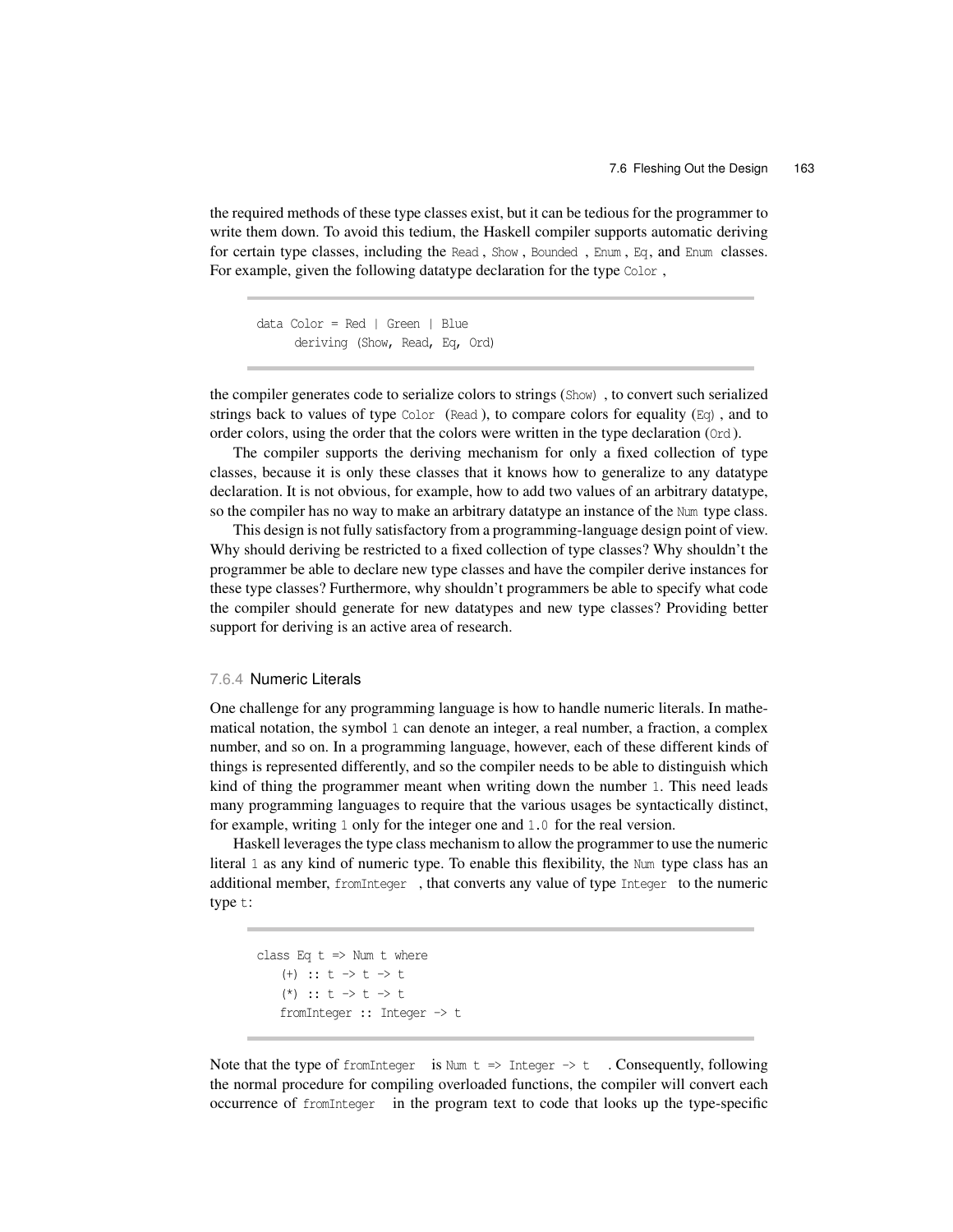definition of fromInteger in the appropriate numeric dictionary. The compiler uses the static type of the context in which the fromInteger function is used to determine which dictionary is "appropriate."

With this mechanism in place, all that is needed to support overloaded numeric literals is to have the parser convert occurrences of integer literals in the program to calls to the fromInteger overloaded function. For example, if the literal 1 appears in the program, then the parser returns a parse tree for the code fromInteger 1 , making it look to the rest of the compiler like the programmer had written the more verbose form. Thus if a literal 1 appears in a context expecting a Float , then the normal type class compilation process results in calling the fromInteger function defined in the Float instance of the Num type class, yielding a value of type Float . If it appears in a context expecting an Integer , then the integer version of fromInteger is called, yielding a value of type Integer , and so on.

This ability to overload numeric literals extends to user-defined types. For example, we can define a type  $Cpx$  of complex numbers. Making  $Cpx$  an instance of the Num type class allows us to write 1 to denote a complex number as well as an Integer or a Float .

```
data Cpx a = Cpx a a
   deriving (Eq, Show)
instance Num a \Rightarrow Num (Cpx a) where
   (Cpx r1 i1) + (Cpx r2 i2) = Cpx (r1+r2) (i1+i2)
   fromInteger n = Cpx (fromInteger n) 0
   ...
```
The definition of the fromInteger function in this instance declaration uses the fromInteger function defined for the type of n to produce a representation for the real portion of the complex number. It sets the imaginary portion to be the value 0. With this instance declaration, we can use values of type  $Cpx$  in any context requiring a type from the Num class.

```
cl = 1 :: Cpx Intc2 = 2 :: Cpx Int
c3 = c1 + c2c4 = prodDouble c3
```
In this example,  $c1$  is bound to the complex number denoted by the literal 1 and  $c2$  is bound to the complex number denoted by the literal 2. Such complex numbers can be added just like integers and can be passed to user-defined functions such as prodDouble , which work for any type belonging to the Num class.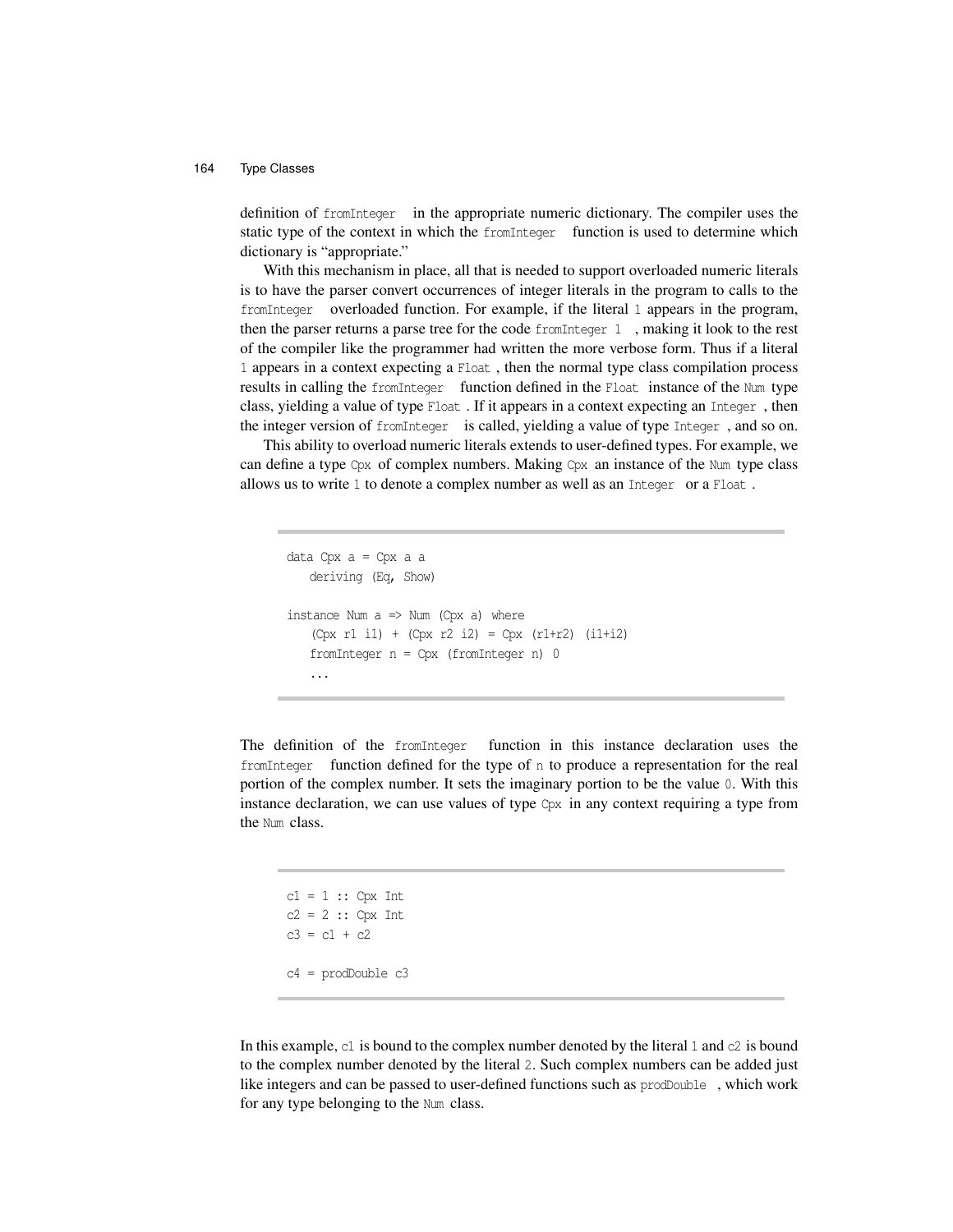# 7.7 TYPE INFERENCE

The type inference algorithm described in the previous chapter can be extended to include the overloaded types introduced using type classes. In this richer setting, the type inference algorithm infers a qualified type, of the form  $Q \Rightarrow T$ . The type T is a purely polymorphic type of the kind from Chapter 6, inferred using the same procedure as before. The constraint  $\Diamond$  is a set of type class predicates that the types mentioned in  $\top$  must belong to. For example, consider the function example :

```
example z xs =
   case xs of
      [] -> False
      (y:ys) \rightarrow y > z || (y=x \&ys = [z])
```
Running simple type inference on this example produces a polymorphic type  $t \rightarrow [t]$ -> Bool . Examining the body of the example function for uses of overloaded functions, we can collect the required constraints. In particular, we get the constraint  $0<sup>rd</sup>$  t from the comparison  $y > z$ , the constraint Eq t from the equality check  $y = z$ , and the constraint Eq [t] from the equality check  $ys = [z]$ . Combining this information results in the inferred type (Ord t, Eq t, Eq [t])  $\Rightarrow$  t  $\rightarrow$  [t]  $\Rightarrow$  Bool for the example function. However, as we will see, the constraint (Ord t, Eq t, Eq [t]) is more complicated than necessary.

There are a number of ways to simplify constraint sets. First, we can eliminate duplicate constraints. If the constraint set is  $\{ \mathbb{E} q \, \mathsf{t} \}$ , we can simplify the set to be just  $\{ \mathbb{E} q \, \mathsf{t} \}$ . Second, we can use information from compound instance declarations. For example, the instance declaration for Eq [t] describes how to construct an instance of Eq [t] from an instance of Eq t. Hence given Eq t, we know that Eq [t] holds as well. In other words, given that we know Eq t , we also know Eq [t] . Hence we can simplify the constraint set  $\{Eq \mid t\}$ ,  $Eq \mid t$   $\}$  to be just  $\{Eq \mid t\}$ . Third, we can use information from a subclass declaration. For example, the class declaration for the Ord class has the form:

```
class Eq t \Rightarrow Ord t where
     (\le) :: t \Rightarrow t \Rightarrow Bool
     ...
```
This declaration indicates that any instance of the class Ord must also be an instance of the class Eq. Hence, we may simplify the constraint  $\{\text{Ord } t, E q t \}$  to  $\{\text{Ord } t\}$ . Applying these rules to the constraint set  $(Ord t, Eq t, Eq [t])$  produces the simpler set  $\{Ord$ t*}*. The inferred type for the example function is thus

```
example :: (Ord t) \Rightarrow t \Rightarrow [t] \Rightarrow Bool
```
In this setting, type errors are reported when a predicate that is required to hold for a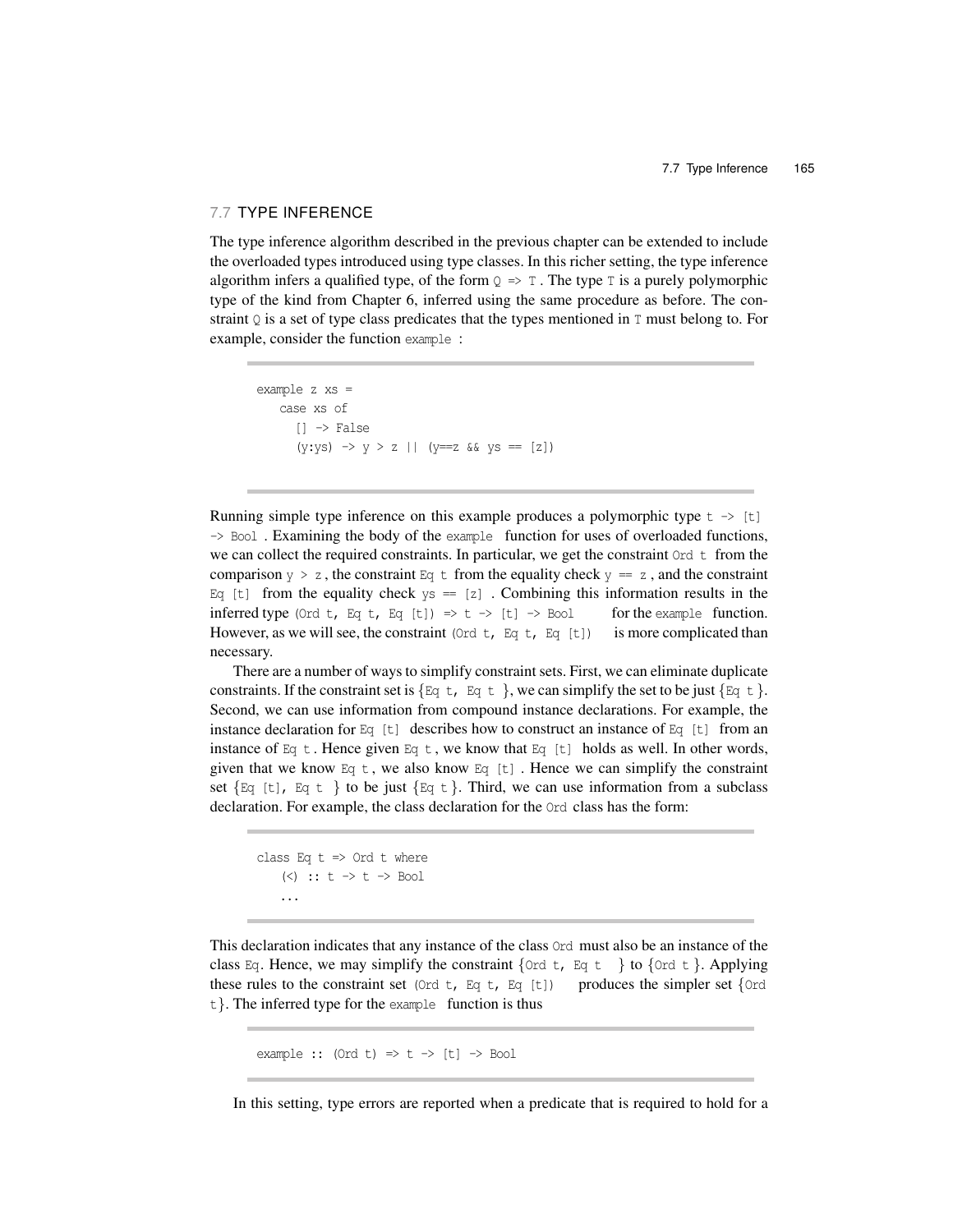particular type is known not to do so. For example, the type checker knows that the type Char does not belong to the Num type class, and so attempting to add 1 to the character 'a' produces an error message:

```
Prelude> 'a' + 1
   No instance for (Num Char)
   arising from a use of '+' at <interactive>:1:0-6
   Possible fix: add an instance declaration for (Num Char)
   In the expression: 'a' + 1In the definition of 'it': it = 'a' + 1
```
The error message explains exactly this point. To add one to 'a', the type Char must be an instance of class Num . Because it is not, the type checker reports a type error.

# 7.8 CONSTRUCTOR CLASSES

So far, we have seen how to make types instances of type classes. Haskell also supports making *type constructors* instances of type classes, where a type constructor is a function at the type level. A type constructor takes a type as an argument and returns a type as a result. For example,  $[-]$  is a type constructor in Haskell. If  $T$  is a type, then  $[T]$  is the corresponding list type.

We will first motivate type constructor classes by showing a family of functions involving different type constructors that all share the same structure. In particular, we will focus on various data structures for which it is useful to have a map function. First, consider the map function for lists, which we will write as mapList for now to distinguish it from other versions of the map function.

```
mapList:: (a \rightarrow b) \rightarrow [a] \rightarrow [b]mapList f \mid \cdot \mid = \cdot \midmapList f(x:xs) = f(x : mapList f xs)result = mapList (\sqrt{x}->x+1) [1,2,4]
```
The mapList function takes a function f as an argument and a list and returns the result of applying f to every element in the input list.

Now consider a tree data structure, Tree , and a mapTree function

```
Data Tree a = Leaf a \mid Node(Tree a, Tree a)
    deriving Show
mapTree :: (a \rightarrow b) \rightarrow Tree a \rightarrow Tree b
mapTree f (Leaf x) = Leaf (f x)
mapTree f (Node(1, r)) = Node (mapTree f 1, mapTree f r)
```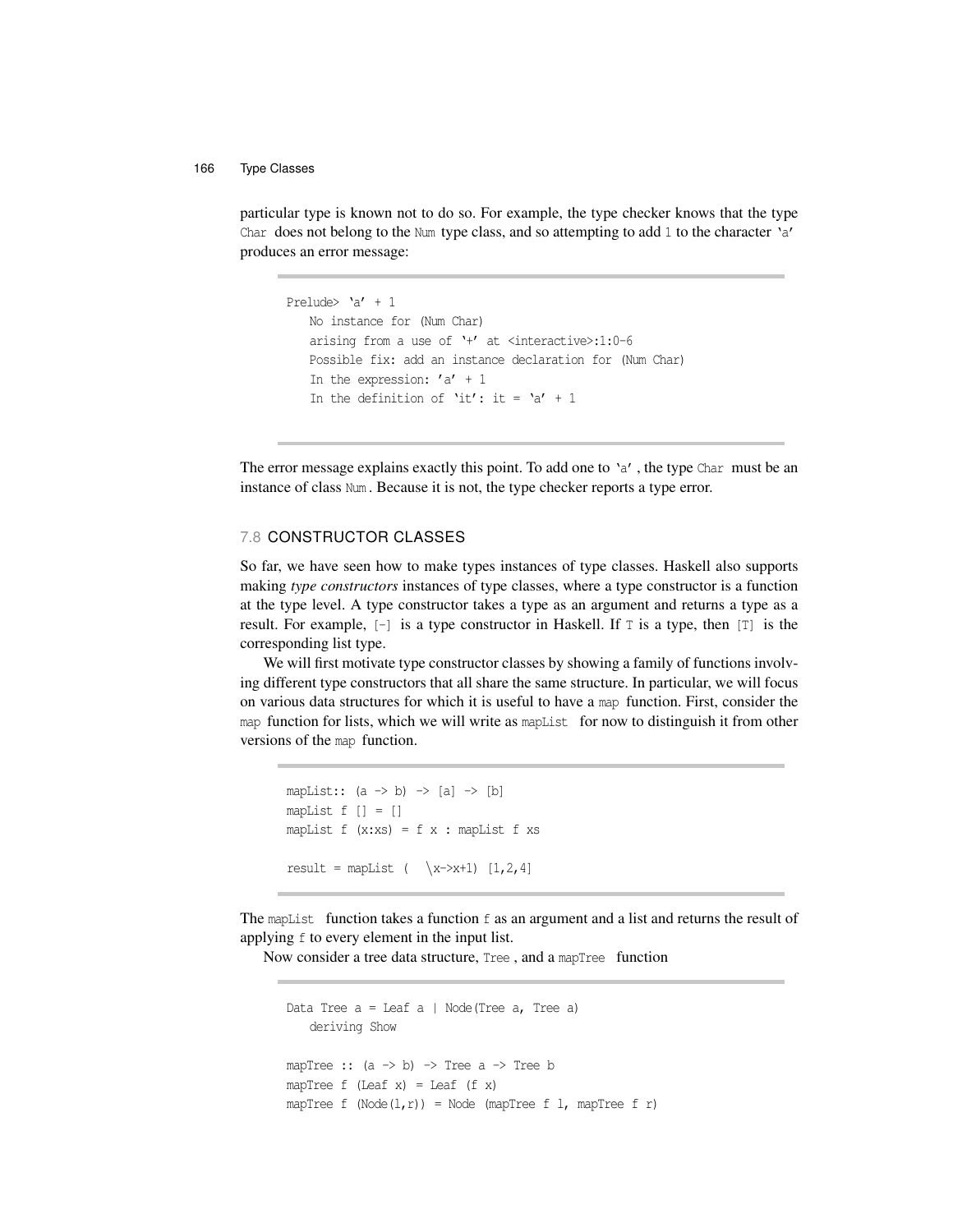```
t1 = Node(Node(Leaf 3, Leaf 4), Leaf 5)
result = mapTree (\sqrt{x}->x+1) t1
```
The mapTree function takes a function  $f$  as an argument and a tree and returns the result of applying f to every element in the input tree.

Finally, consider the  $Opt$  data structure and the corresponding map opt function:

```
Data Opt a = Some a | Nonederiving Show
mapOpt :: (a \rightarrow b) \rightarrow Opt a \rightarrow Opt bmapOpt f None = None
mapOpt f (Some x) = Some (f x)ol = Some 10result = mapOpt ( \ x\rightarrow x+1) o1
```
The mapOpt function takes a function  $f$  as an argument and an option and returns the result of applying f to every element in the input option.

Note that all of these map functions share the same structure:

mapList ::  $(a \rightarrow b) \rightarrow [a] \rightarrow [b]$ mapTree ::  $(a \rightarrow b) \rightarrow$  Tree  $a \rightarrow$  Tree b mapOpt ::  $(a \rightarrow b) \rightarrow$  Opt  $a \rightarrow$  Opt b

They can all be written as

map ::  $(a \rightarrow b) \rightarrow g a \rightarrow g b$ 

where  $q$  is  $[-]$  for lists, Tree for trees, and Opt for options. Note that  $q$ ,  $[-]$ , Tree, and Opt are all examples of type constructors, functions from types to types.

We can capture this pattern in a *constructor class*, which is a type class where the predicate ranges over type constructors instead of over simple types:

class HasMap g where map ::  $(a \rightarrow b) \rightarrow g a \rightarrow g b$ 

This declaration introduces the constructor class  $\text{HasMap}$ . For a type constructor q to belong to the class HasMap, there must be a function map which takes a function  $a \rightarrow b$  and a value of type q a and returns a value of type q b.

We can then make lists, trees, and options instances of this type constructor class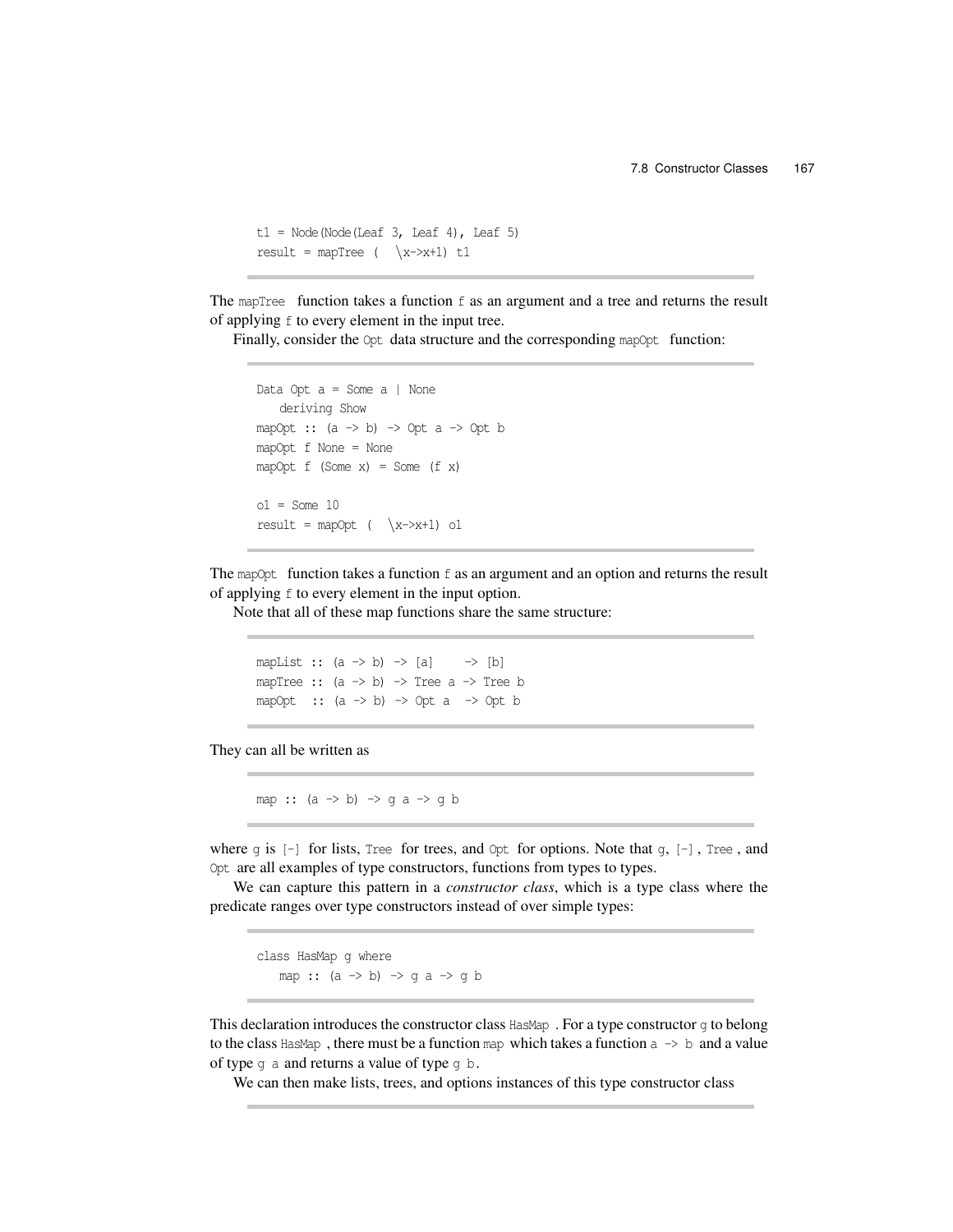```
instance HasMap [] where
   map = mapListinstance HasMap Tree where
   map = mapTree
instance HasMap Opt where
   map = mapOpt
```
With these declarations in place, we can use the overloaded symbol map to map over all three kinds of data structures:

```
Main> map ( \x->x+1) [1,2,3]
  [2,3,4]
  it :: [Integer]
Main> map (\lambda x \rightarrow x+1) (Node (Leaf 1, Leaf 2))
  Node (Leaf 2,Leaf 3)
  it :: Tree Integer
Main> map ( \x->x+1) (Some 1)
  Some 2
  it :: Opt Integer
```
# 7.9 TYPE CLASSES VS. OBJECT-ORIENTED CLASSES

Given the terminology associated with type classes, it is natural to ask how type classes are related to object-oriented classes. There are a number of similarities. A type class defines a collection of method names and associated types. In this way, type classes are similar to interfaces in Java. A type class can define default implementations for some methods, rather like abstract classes in C++. Instance declarations specify the implementations of the methods of a type class, rather like an object-oriented class that is defined to implement an interface or abstract class. With type classes, the collection of methods is gathered into a dictionary structure, which is similar to a method table in an object-oriented language. When a method is invoked, the type class code looks up the appropriate method in a dictionary, while the object-oriented program looks up the method in a method suite.

Despite these similarities, however, there are a number of differences. First, the algorithm that is used to resolve the method invocation in the two cases is different. With type classes, the *static* type of the arguments and the expected return type of the method is used to select the appropriate dictionary *at compile time*. With object-oriented programs, the method suite is associated with objects at run-time, and the appropriate method definition is selected based on the *dynamic type* of the receiver object. Hence code selection with type classes is fundamentally static, while code selection in object-oriented languages is fundamentally dynamic.

Second, in type classes, the appropriate method to invoke is determined by all the arguments to the method as well as its result type. For example, the fromInteger function that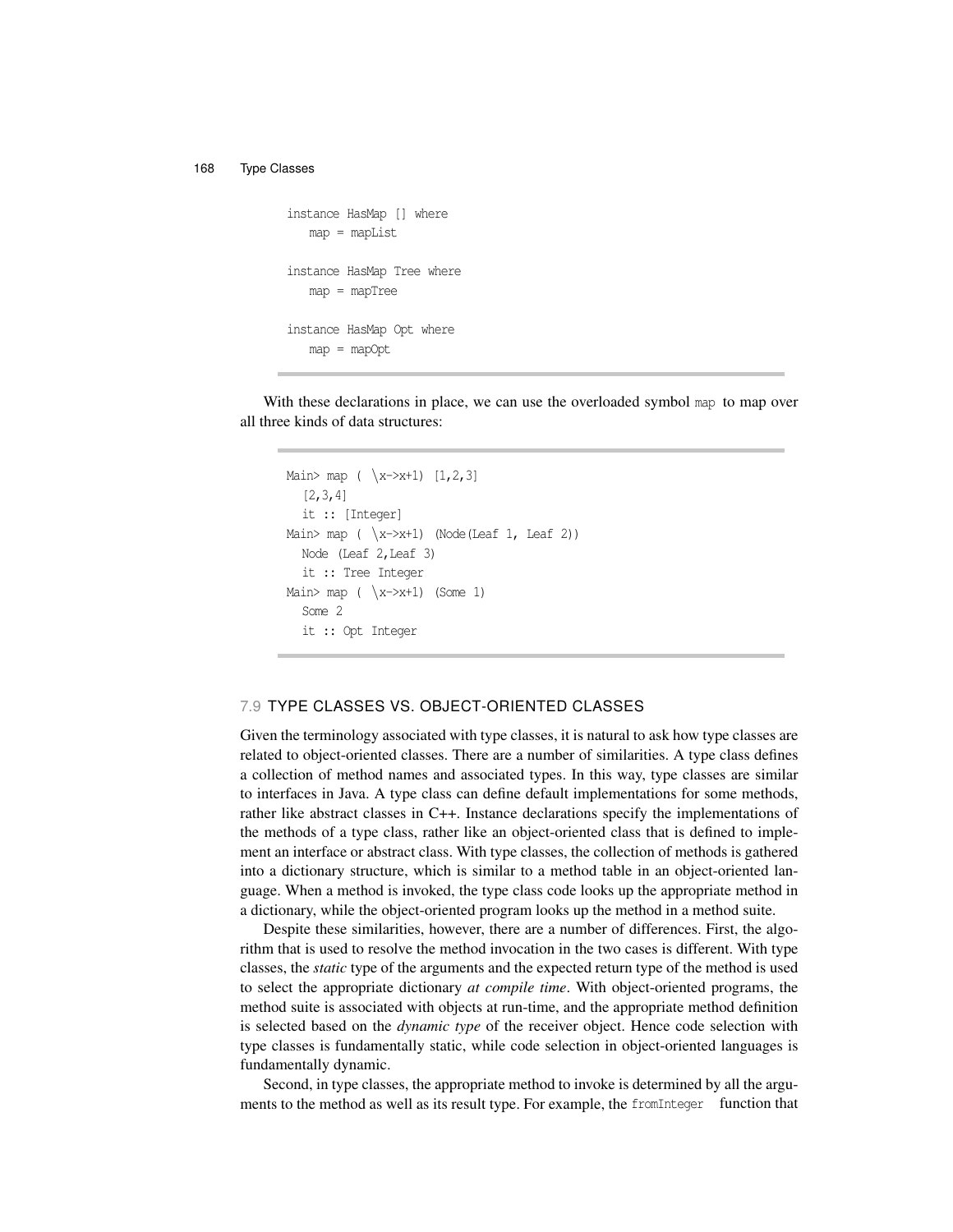we discussed in conjunction with overloaded numeric literals has type Num  $t \Rightarrow$  Integer -> t . Hence it is the *result type* of this function that determines which dictionary to use. In contrast, main-stream object-oriented languages use only the receiver object to select the method body to run.

Third, existing types can be made instances of new type classes by adding new instance declarations. For example, if we define a new type class PrettyPrint , we can make any previously defined type an instance of PrettyPrint by adding the appropriate instance declaration. In contrast, object-oriented languages typically require a class to specify the interfaces it implements and the abstract superclasses from which it inherits when the class is declared.

Finally, type classes are based on parametric polymorphism and do not require subtyping, while object-oriented languages make heavy use of subtyping but have only recently started to incorporate parametric polymorphism.

#### 7.10 CHAPTER SUMMARY

Overloading is a form of polymorphism in which the same program identifier is allowed to have multiple implementations. Which implementation a given occurrence of the identifier refers to is determined by the static type of the identifier. Overloading is particularly important for equality operators and numeric operations. Early designs for overloading mechanisms restricted the collection of symbols that could be overloaded and prevented users from defining their own overloaded functions.

Type classes in Haskell are a principled language feature designed to support overloading. A type class declaration allows the programmer to introduce a named collection of overloaded function names and specifies the types of these functions. An instance declaration allows the programmer to specify how a particular type belongs to a named type class by giving definitions for the functions declared in the type class. Qualified types described overloaded functions. The qualifier concisely describes the type classes that are used in the function. Type classes are translated away during compilation. Each type class declaration is converted into the type of method dictionary associated with the class. Each instance declaration is translated to a dictionary. Functions with qualified types are converted to purely polymorphic functions that take an extra dictionary parameter as an argument. References to overloaded functions are converted to code that looks up the appropriate implementation within the method dictionary.

Type classes solve a variety of problems related to overloading. They provide concise types to describe overloaded functions, so there is no exponential blow-up in the number of versions of an overloaded function. They allow users to define functions using overloaded operations, such as the double function. They allow users to introduce new collections of overloaded functions, so equality and arithmetic operators are not privileged. A key idea in the design is to generalize Standard MLs eqtypes to user-defined collections of types. Just as all eqtypes support equality, all members of a Haskell type class support some family of operations. Additional benefits of the type class design is that it fits smoothly in a type inference framework and can be generalized to allow overloading on type constructors as well as types.

The difference between parametric polymorphism and overloading is that parametric polymorphism allows one algorithm to be given many types, whereas overloading involves different algorithms. For example, the function + is overloaded in many languages. In